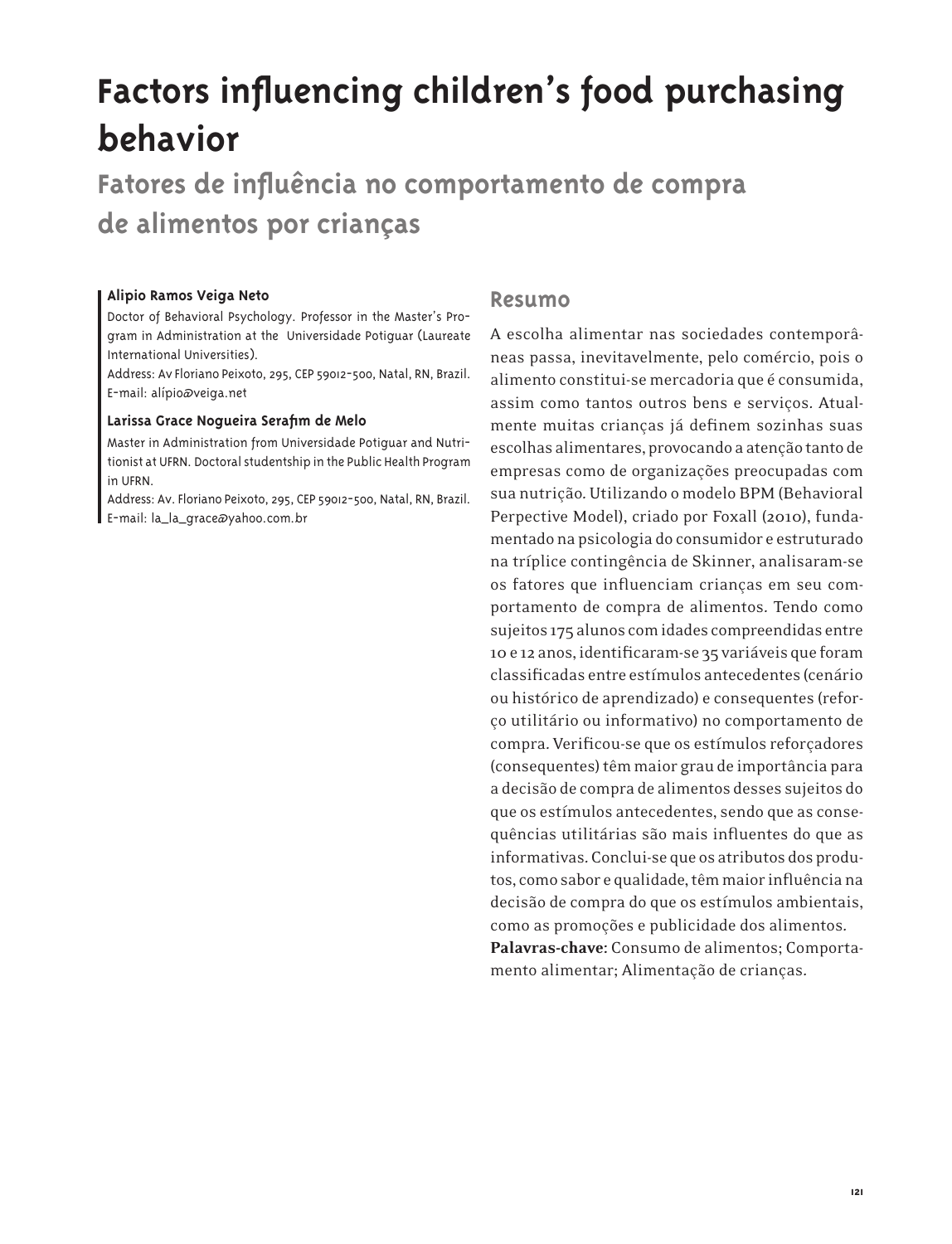### **Abstract**

Food choice in contemporary societies is, inevitably, a buying decision. Food is a product that is consumed, like so many other goods and services. Nowadays many children choose their food themselves, which attracts attention not only from companies that develop products and advertising for that segment, but also organizations concerned with their nutrition. This paper analyzed the factors that influence children's food purchasing behavior using the Perpective Behavioral Model (BPM) created by Foxall (2010), which in turn is based on consumer psychology and structured on Skinner's triple contingency. The subjects were 175 students between 10 and 12 years old. Thirty-five variables were identified and classified as antecedent stimuli (setting or learning history) or purchase reinforcers (utilitarian or informational reinforcement). It was seen that reinforcement stimuli (consequent stimuli) are more important to these children's decisions than antecedent stimuli, and that utilitarian consequences are more influential than informational consequences. It was concluded that product attributes such as taste and quality have greater influence on purchasing decisions than environmental stimuli such as promotions and food advertising.

Keywords: Food Consumption; Dietary Behavior; Children's Diet.

### **Introduction**

In choosing a certain food for a meal, an individual should first recognize it, identify it, and classify it as appropriate or not for consumption, according to his or her habits (cultural and nutritional, among others). In this way, far beyond biogenic factors, food choice relates to various socio-environmental factors (McNeal, 2002). In capitalist economies children have great autonomy as consumers (Oliveira, 2003) and, according to Camargo (2010), consumer behavior should be studied broadly, starting with the consumer's interactions and seeking to understand his or her relationship with the environment. Children are positioned in the consumer marketplace, and shop by themselves, especially for school lunch and snacks, making food decisions according to various influences.

For Schor (2009), children have a rich history as actors in the social economy, sometimes playing the role of traders. Children's buying capacity is growing sharply, according to studies by McNeal (2002) which show that children between 4 and 12 years of age purchased US\$ 23.4 billion of goods in 1997 and US\$ 30 billion in 2002. It is notable that the most consumed item is food, responsible for one third of all spending, to the detriment of items such as toys and clothes.

Among the theoretical models which aim to explain consumers' buying behavior, Foxall's Behavior Perspective Model (BPM) (1992), stands out; this model is based on studies begun in 1986 which analyzed marketing phenomena and their relationship with areas of the analytical-behavioral literature and the behavioral economy. By making use of this model, our objective was to analyze the factors that influenced children's food-buying behavior.

### **Food choice**

According to Viana (2002), food choices are connected to preferences which are in turn related to flavor preferences and the dietary habits learned since infancy through social interaction. Poulain and Proença (2003), affirm that diet is man's first social knowledge, as human beings learn from infancy to make dietary choices based on social interactions. For Quaioti and Almeida (2006), dietary behavior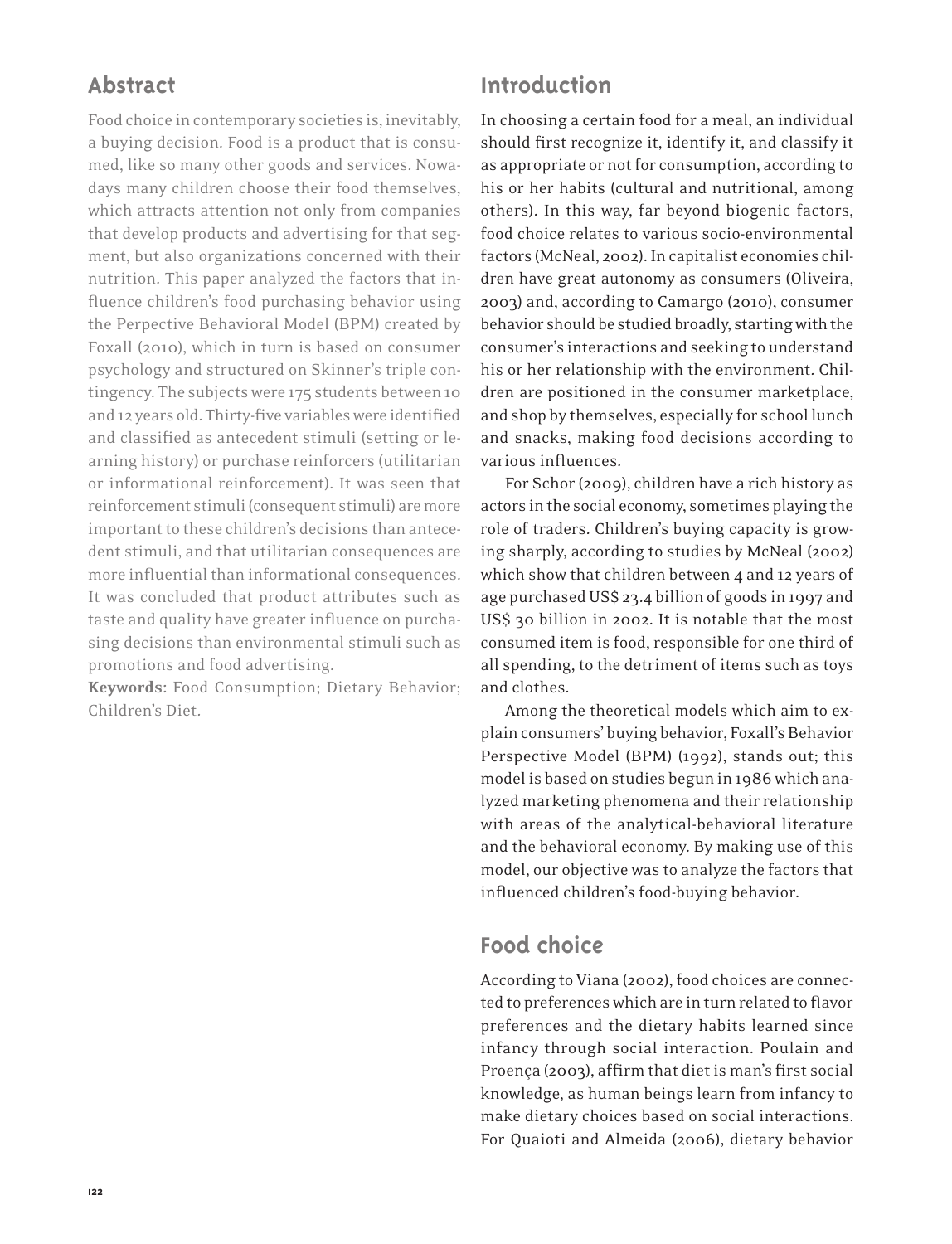has physiological and psychosocial components. These characteristics influence food choices, forming a dietary model which is the result of a set of choices made by a society. A dietary model is a particular configuration of the social space where consumption habits are present, in which industries that produce and distribute food promote a range of offerings for the customer's choosing, molding his or her consumption habits based on previous choices (Jomori and Proença, 2008). According to Santos and Andery (2006), eating is a social act, and the development of dietary habits and practices have references in the social dynamic itself. Human food consumption should be analyzed broadly, not only through relationships between agents in the food supply chain such as agricultural producers, industries, vendors and consumers (Oliveira and Thébaud-Mony, 1997).

A child is a socially active individual, capable of making decisions and responding in a specific manner to various social stimuli, such as appeals to consumption (Douglas, 1998). According to McGinnis et al. (2006) the population of children is demanding in their choice of products, and companies targeting this segment have sought to offer differentiated products in order to meet the specific needs of this consumer group. Gwozdz and Reisch (2011) relate that in contemporary society, there is a specific social space for children who have client status, behaving like someone who chooses, decides, and purchases, classified as a demanding consumer.

In a study commissioned by the Pan-American Health Organization, Hawkes (2006) stressed marketing strategies as stimulators of exaggerated and unbalanced consumption from a nutritional point of view. The study recognizes the amplitude

of marketing, but it is tied to only one of the many dimensions which basically define marketing by its publicity, focusing on variables such as television advertisements, marketing in schools, sponsorship, merchandising, internet marketing and sales promotions.

Various authors present factors that influence the consumer in his or her purchasing decisions, with emphasis on Sheth et al. (2001), Solomon (2002), Mowen and Minor (2003) and Camargo (2010). From these authors, the existence of other categories in which to group factors that influence the purchasing decision can be seen, such as social, financial, biogenic, and geophysical factors (Chart 1).

### **Theoretical model (BPM)**

Human behavior (including purchasing behavior) is the product of contingencies which the person has previously experienced. A certain environmental stimulus (discriminative) preceding a purchasing action can trigger it (the response of the organism). If the consequence of that determined purchase (response) makes the organism repeat it when exposed to the same discriminative stimulus again, then this action (response) was reinforced. If the consequence of an action does not the make the organism have a similar action when exposed to the same environmental stimulus again, it can mean that the consequence of that action was not reinforced, or was punitive (Santos and Andery, 2006).

Based on the SD-R-SR triple contingency paradigm (Skinner, 2007), in which SD represents discriminative stimuli in the environment which can provoke response R (the organism's action), which in turn leads to reinforcing stimuli, Foxall (2010)

| <b>Dimensions</b>         | Variables                                                                                                                                                     |
|---------------------------|---------------------------------------------------------------------------------------------------------------------------------------------------------------|
| Publicity and Advertising | Television advertising; Internet advertising; Magazine and newspaper advertising; Sponsorship of<br>events; Promotion; Packaging; Point-of-sale merchandising |
| Social                    | Culture; Social class; Purchasing history; Religion; Social group; Family                                                                                     |
| Financial                 | Income: Price                                                                                                                                                 |
| Biogenic                  | Hunger; Gender; Age; Heath status; Personal taste; Emotional state                                                                                            |
| Geophysical               | Climate; Location of point-of-sale; Environment                                                                                                               |

**Chart 1 - Variables influencing children's food purchasing behavior**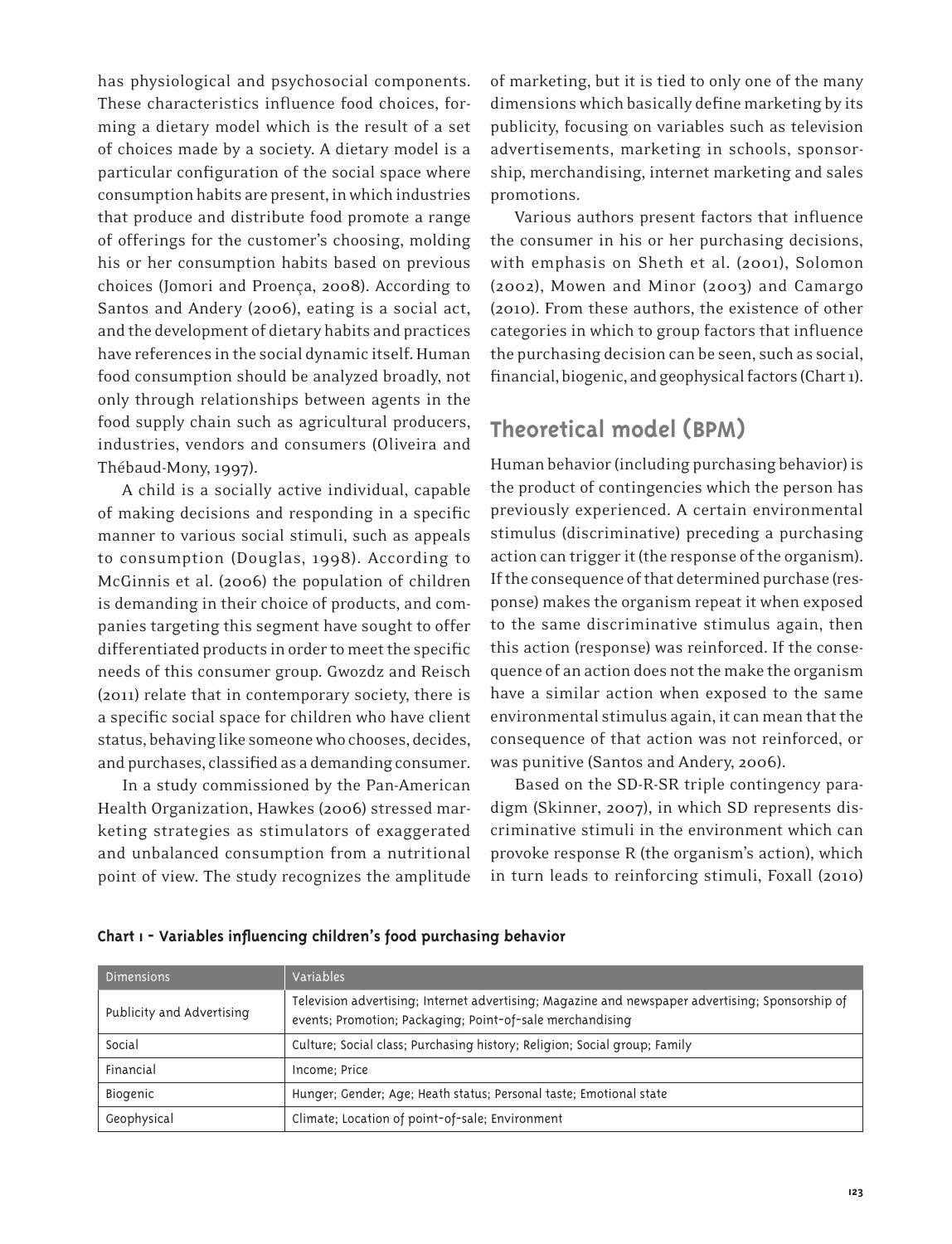defined BPM (the behavioral perspective model), in which discriminative stimuli, responses, and reinforcing or punishing consequences make up distinct classes or events forming the fundamental device of motives known as Purchasing Behavior. BPM considers that consumption activity should be systematically related by the contingencies which sustain it.

Discriminative stimuli can be diverse, such as color, brand, scent, slogan, situation, or other memories that come from previous purchases (learning history). The stimuli are capable of moving the consumer to different responses (actions) which will provoke one of four types of consequent stimuli: utilitarian reinforcement, informative reinforcement, utilitarian punishment, and informative punishment, noting that the latter two will provoke aversive consequences. Purchasing behavior can be affected by reinforcement contingencies present in the situation where consumption takes place (Lima, 2008; Pohl, 2008; Rosenthal, 2007; Silva, 2007). It is rare for the consumer to not be exposed to the scenario of consumption, so marketing professionals work to influence consumers by means of environmental stimuli (discriminative) which lead to purchase, and positive reinforcements, which foster faithfulness, while at the same time they seek to reduce punitive consequences which lead to future uncertainties in purchasing, or not making similar purchases in the future (Foxall, 2010).

Determining that consumer behavior is influenced and can be controlled by scenarios (functional environments) is not a novelty brought by BPM theory, but the fact is that the stimuli present in the scenarios can reinforce an individual's purchasing behavior; in other words, they can define the extent of consumer behavior based on reinforcements, which in turn determines a chain reaction of sequenced behaviors. In this way, an individual in a purchasing situation is the result of the current state of deprivation or the effects of deprivation of a certain good or service that he or she wishes to obtain, which determines the reinforcement contingent to the purchase, as well as allows the purchasing situation to occur in the present and in the future (Jannarelli, 2006). Although there are some criticisms of the model, in the sense that the

individuals are not always sequentially reinforced, the model offers an interpretation of the "why" of consumption, and not just the "for what" (Foxall, 1998; Rosenthal, 2007).

BPM proposes that consumer behavior is initially determined by life history and the scenario of consumption, which precede the purchase (Figure 1). According to the events which take place in the consuming environment, different consequences are indicated. These consequences can be "utilitarian", when they are associated with the value of the use/ utility of the product, and/or "informative" when they are symbolic or associated with the social response expected by the consumer (Foxall et al., 2006; Foxall, 2010). According to Schiffman and Kanuk (2000), groups influencing the consumer are family, friends, formal social groups, purchasing groups, consumer action groups and work groups. Based on the social relations which are constructed, young consumers can acquire information that might help them in the process of making purchasing decisions. According to BPM, the establishment of this feedback of information is characterized as Informative Reinforcement.

As proposed by BPM, the consumer, guided by operant contingencies in the purchasing scenario, can decide whether or not to consume a product or a service according to his or her historical relationship (private stimuli) with regards to exposure to the contingencies of reinforcement and punishment in prior purchases, which cause the consumer to behave in a similar manner, even though the consuming situation may not be the same. Therefore, in the individual history of each consumer, the contingential relationships are established in a manner such that discriminative stimuli signal probabilities of the occurrence of reinforcement or punishment (Mendes, 1998). Food products, which are part of the consuming scenario, can possess many variables (discriminative stimuli) which influence the consuming decisions of young consumers. In reality, these informative and utilitarian reinforcements are constructed (are made, remade, or unmade, in the case of informative or utilitarian punishment) through the life history, or experiences of consumption which occur based on the brand or the product chosen each time a purchase is made (Rosenthal, 2009).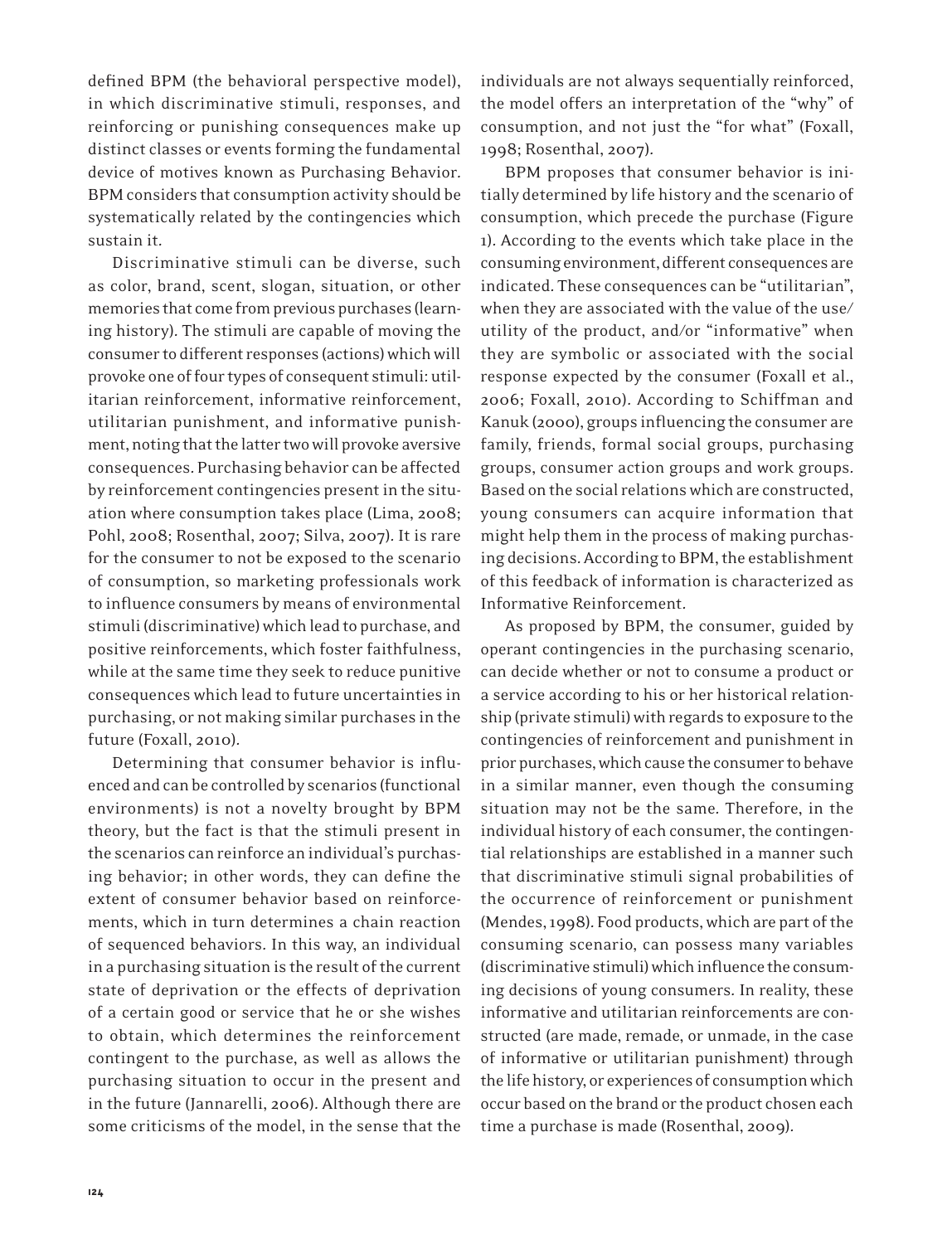#### **Figure 1 - Flowchart representing BPM (Behavioral Perspective Model)**



Source: Adapted from Foxall, 2010.

### **Study variables**

The consumption model from a behavioral perspective (BPM) has served as a theoretical base for various studies in the area of consumer psychology such as work by Lima (2008), Pohl (2008), Mendes (2008), Ferreira (2007), Porto (2009), Jannarelli (2006), Rosenthal (2007) and Silva (2007). According to Foxall (2010), the behavioral model allows for amplitude of analysis and adaptation, with no guidance or definition of variables for each construction of the model in the literature. According to Rosenthal (2009), the levels of utilitarian and informative reinforcement are not defined absolutely but relatively, because they reflect the needs of a determined survey. In this way, the variables which determine the consequences of reinforcement or punishment are determined by the researcher, in accordance with the objectives of the study, and with the reality to be surveyed.

In the Consuming Scenario dimension, we classified variables which are stimuli of immediate purchase (impulse buying), or those which could be defined as public stimuli which, according to Baum (2008), are those external to the organisms or which can be observed by other subjects; on the other hand, the private stimuli are those internal to the subject, related to memory or even cognitive processes, and cannot be observed by other people. According to these criteria, in the dimension entitled Learning History, various characteristics of learned stimuli were established; these describe a purchase defined by a consumer's previous reflection, conducted based on his or her knowledge about a certain product which is to be acquired (Chart 2).

| <b>Dimensions</b>   | Variables                          |  |  |
|---------------------|------------------------------------|--|--|
|                     | Promotion                          |  |  |
| Consumption setting | Packaging                          |  |  |
|                     | Point-of-sale merchandising        |  |  |
|                     | Culture                            |  |  |
|                     | Location of point-of-sale          |  |  |
| Learning history    | TV advertising                     |  |  |
|                     | Internet advertising               |  |  |
|                     | Newspaper and magazine advertising |  |  |
|                     | Event sponsorship                  |  |  |
|                     | Purchasing history                 |  |  |
|                     | Personal tastes                    |  |  |
|                     | <b>Emotional state</b>             |  |  |
|                     | Climate                            |  |  |

**Chart 2 - Variables preceding children's purchasing behavior**

Using the simplified system of BPM presented by Foxall et al. (2006), we opted to group "utilitarian punishment" and "informative punishment" into a single dimension entitled simply "punishment" since both informative and utilitarian punishment share the characteristic of removing the value which the customer expects from the product (attributes considered a basic condition for purchase and which should not be below the consumer's expected standard), while utilitarian and informative reinforcement add value to the product or deliver the product within the consumer's value expectations. Using the definition of aggregated value presented by Gronroos (2007) and Pelham (2010), the reinforc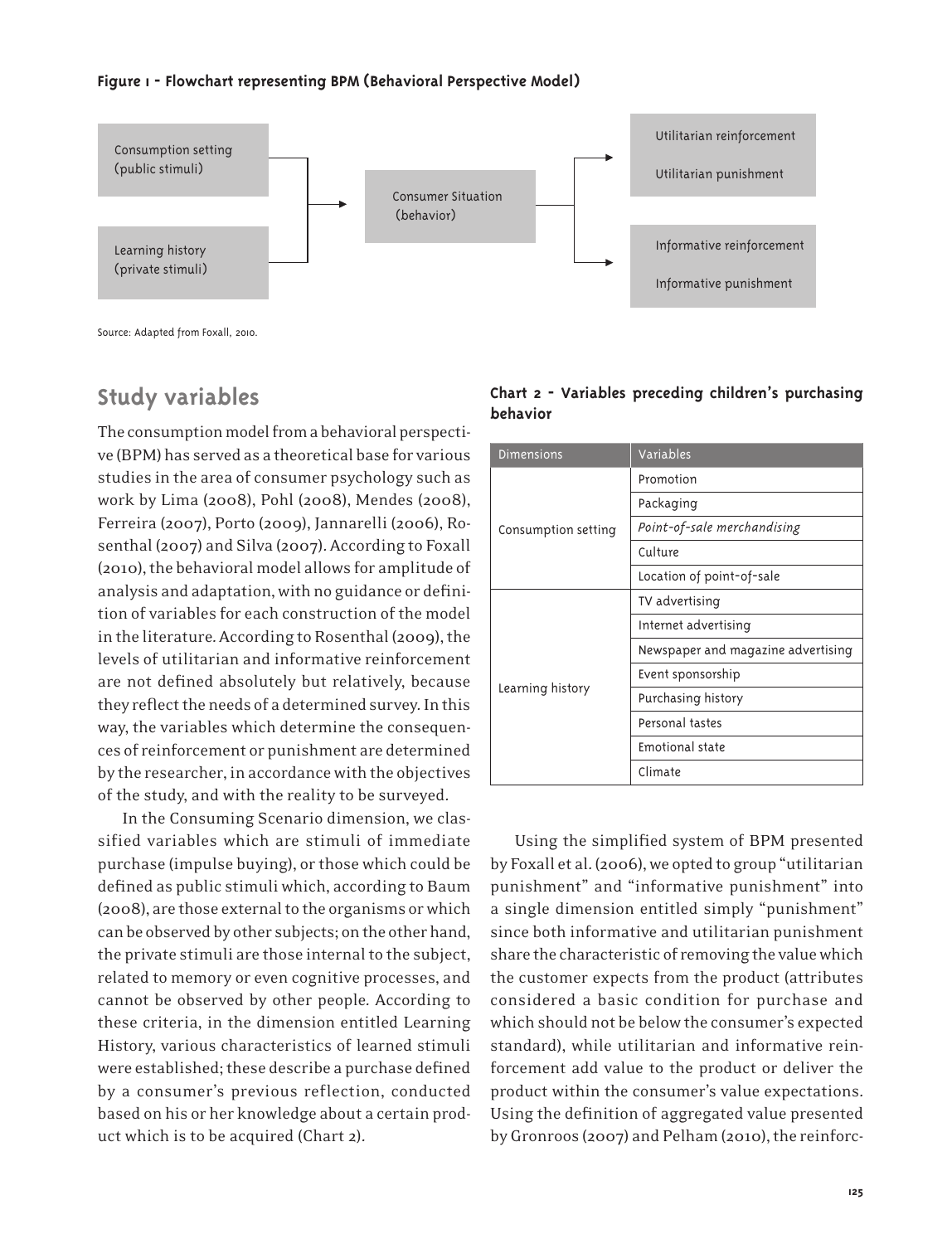ing stimuli category includes variables related to stimuli which are the consequences of the act of purchase which deliver or add value to the product acquired, and in the punishment category we placed the variables which removed value from the product (Chart 3). According to Lovelock and Wright (2001), adding value to a product is essential in promoting its differentiation strategy. Gronroos (2007) affirms that consumer satisfaction is obtained when the buyer expresses the sentiment that the product met his or her expectations. Therefore, adding value to a product can differentiate it in the market, and consequently promote its sales to certain consumers who, because of this added value, feel satisfaction in acquiring the product.

#### **Chart 3 - Consequential variables of children's buying behavior**

| Dimensions    | Variables                          |  |  |  |  |
|---------------|------------------------------------|--|--|--|--|
|               | Price discount                     |  |  |  |  |
|               | Very low price                     |  |  |  |  |
|               | Hunger                             |  |  |  |  |
| Utilitarian   | State of health                    |  |  |  |  |
| reinforcement | Quality                            |  |  |  |  |
|               | Flavor                             |  |  |  |  |
|               | <b>Nutrients</b>                   |  |  |  |  |
|               | Versions                           |  |  |  |  |
|               | Social class                       |  |  |  |  |
|               | Religion                           |  |  |  |  |
|               | Social group                       |  |  |  |  |
| Informative   | Family                             |  |  |  |  |
| reinforcement | Very high price                    |  |  |  |  |
|               | Gender                             |  |  |  |  |
|               | Age                                |  |  |  |  |
|               | Environment                        |  |  |  |  |
|               | Price inaccessible to the consumer |  |  |  |  |
|               | High price                         |  |  |  |  |
|               | Quantity                           |  |  |  |  |
| Punishment    | Color                              |  |  |  |  |
|               | Consistency                        |  |  |  |  |
|               | Validity                           |  |  |  |  |

Although the variable "packaging" possessed various characteristics which could place it into multiple dimensions at once, we opted to place it in the Scenario of Consumption dimension, since we consider publicity to be the most important characteristic. According to Guadalupe (2000), although food security and ease of logistics continue to be the functions of the packaging, with the variety of products in the consumer marketplace, packaging has also come to promote sales. Faria and Sousa (2008) affirm that packaging is an important item in the marketing equation, one which can awaken the consumer's desire to buy. Della Lucia et al. (2007) emphasize that the study of food packaging is extremely important, as it represents the consumer's first contact with the product or food, in this way becoming a primary object for defining choice and purchasing. Garrán (2006) and Giehl (2008) affirm that, in packaging, industries have an efficient channel of communication with the consumer, and can use it to transmit diverse messages about their products. According to Machado (2003), packaging can influence the consumer's decision through objective and subjective criteria which can be employed, such as appearance, convenience, and the nutritional value of the product. Ishimoto and Nasif (2001) clarified that marketing has exploited food packaging and labeling resources to the maximum in order to provide information to the consumer which might influence their buying decision. Finally, Machado (2006) emphasizes that the process of exchanging values, which is characteristic of marketing, should occur by diffusion of clear, correct, and coherent ideas.

### **Methodology**

In order to respond to the issues of this study, descriptive survey was considered adequate, as our objective was to explain the psychosocial phenomenon of children's consumption, based on the results obtained from applying quantitative and qualitative methods. These primarily included personal interviews with a small sample classified as random, and which were obtained by convenience of access, without selection criteria for confirming the variables obtained in the literature. Afterwards, a questionnaire was given to a statistically signi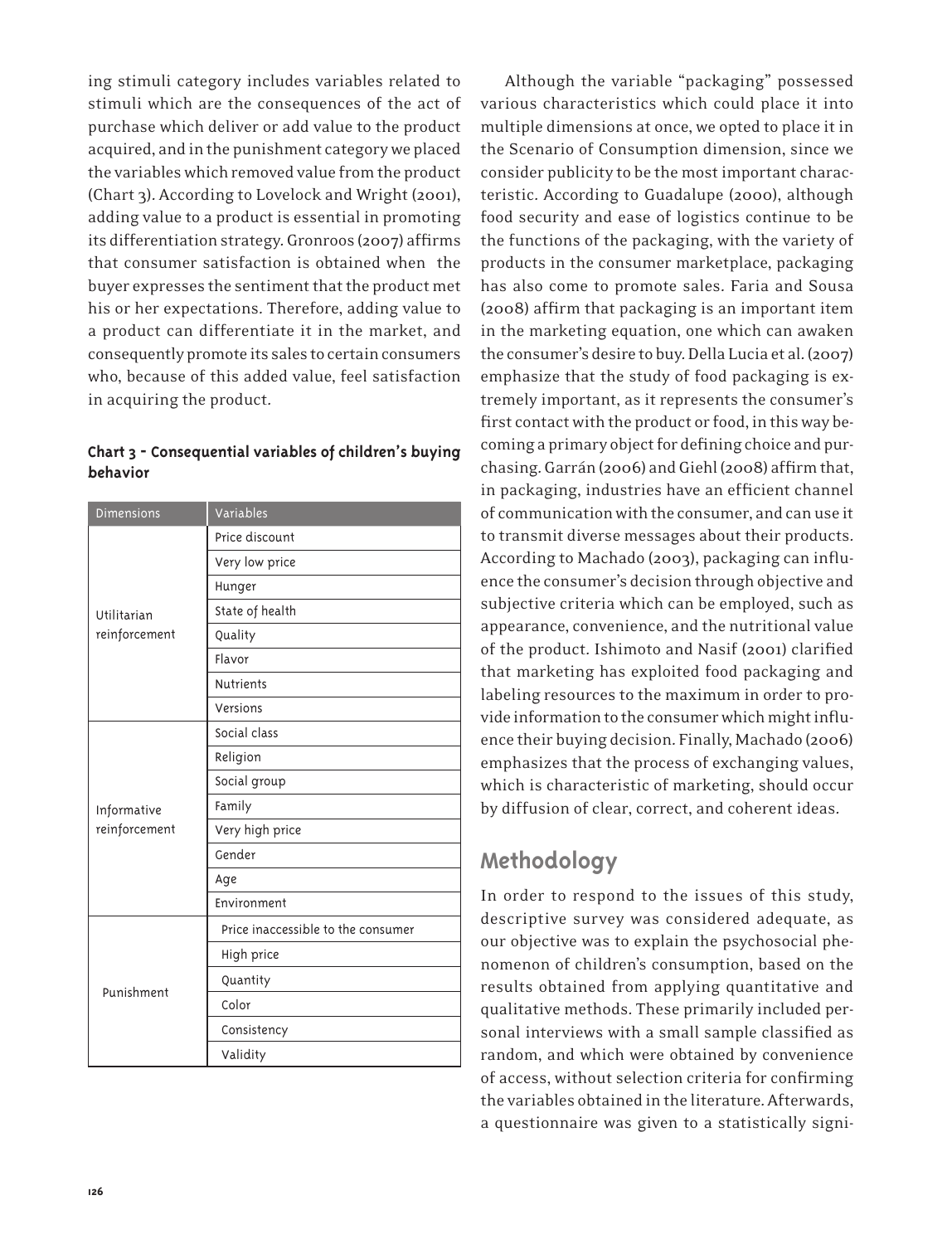ficant sample in order to obtain descriptive data (Malhotra, 2006).

Keeping in mind that the project sought to evaluate a total of 35 variables, the sample calculation was made in accordance with Hair et al. (2005) who considered a minimum proportion of at least 5 times the number of respondents per parameter to be evaluated. This meant 175 students between ages 10 and 12, primary school students in a public school in Natal, Rio Grande do Norte. This age group was chosen because of the fact that, according to McNeal (2002), when they reach this age, children are already capable of purchasing in a complete and independent manner. Another issue which contributed to the definition of the age group to be studied was the fact that, according to Coll et al. (2004), only after age 10 can children begin to understand certain social systems such as the economy and the notion of gain, therefore making purchases with greater consciousness of the real value of the product, and are able to distinguish between discounts and promotions. The 175 subjects who participated in the survey were individually interviewed by the authors over a period of two months during the second half of 2010, in the school environment, during hours which were previously scheduled with the pedagogical coordinators of the school who monitored the process.

Initially, the literature was reviewed in order to find a research instrument which could be adapted to the study's target population. The instruments localized about consumer behavior were conducted with adults, making it difficult to adapt them to the target population of this study. The few studies with young consumers of food published at the time of this project refer, essentially, to the influences of publicity on the purchasing behavior of children. As this study sought to verify other variables of influence, we opted to create our own instrument based on the variable indicated in the literature, especially in Guadalupe (2000) and Hawkes (2006). Seeking better coverage to define the issues which make up the research instrument, interviews were carried out using the focus group technique, based on the reflections expressed orally by the participants. To define the list of questions to be asked in the focus group, the authors got closer to the children's world, getting to know the characters who pervade this sphere such as cartoon characters, singers, and actors who were popular with children at the time the research was conducted. The information was collected from the websites, television shows, magazines, and newspapers to which the subjects had access. In these vehicles, the placement of possible food product publicity was observed. After this observation, the authors catalogued the food product which was the object of the publicity. With this data in hand, visits were made to the supermarkets located in the city where the investigation was conducted. The object of these visits was to identify the products observed through mass publicity, on sales displays in the stores which were visited. These data served to guide an informal conversation with the focus group and allowed us to obtain information which indicated some new variables and confirm the variables encountered in the literature (Cruz Neto et al., 2002; Guerra, 2006). The comments expressed in the focus group were analyzed using the content analysis technique (Bardin, 2006). Ten children between the ages of 10 and 12 who were not part of the school's student body participated in the focus group and were removed from the quantitative sample. Suggestions were obtained about the questions and terms used in order to utilize language appropriate for the population being studied.

Collection and classification of the variables helped to define the issues that composed the research instrument which was created based on Guadalupe (2000) with closed questions on the Likert scale. A pre-test was applied to five children between the ages of ten and twelve; this gave suggestions about the questions, clarifying the form and language which would permit better comprehension. This information was heeded and used to adapt the instrument. To make the questionnaire more didactic and appropriate for the children, an image of an increasing number of stars was used; in other words, no importance earned zero stars, and four stars marked maximum importance.

 The data were analyzed using multivariate analysis, first conducting descriptive analysis in order to verify the degree of importance of the variables and the groups of variables. Afterwards factorial analysis was conducted to identify dimensions of common variabilities (Corrar et al., 2009). The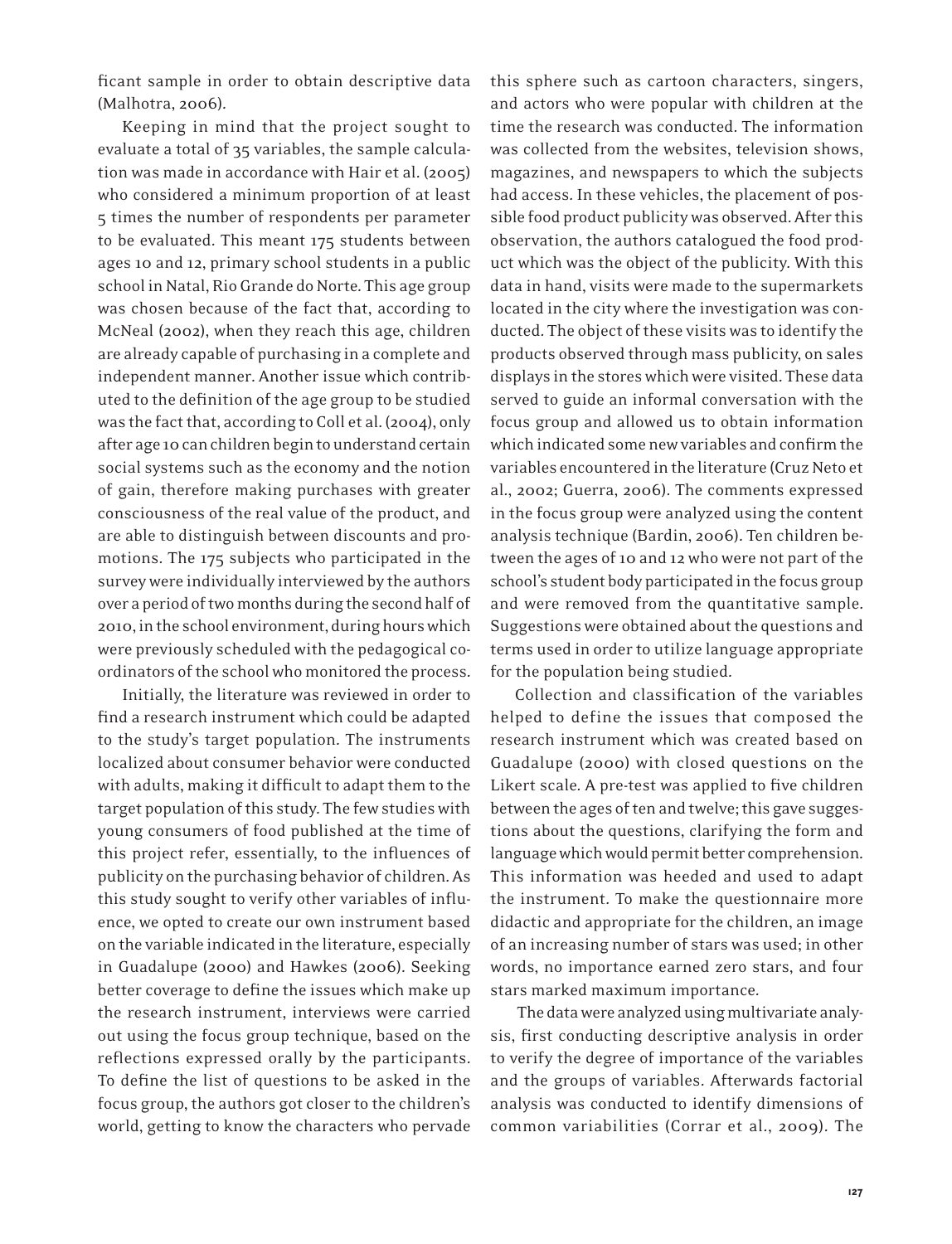analysis was conducted in three stages: first to verify how many factors factorial analysis would extract with all the indicators without forcing extraction; secondly, forced factorial analysis was conducted with only 5 dimensions in order to verify the total of the variance explained by the dimensions of the BPM model; and in the third stage, we conducted a confirmatory factorial analysis to verify the power of the explanation of the variables within the dimensions of the BPM model. Univariate statistic calculation using the main components was used to extract the factors and analyze the covariance matrix with Varimax rotation.

### **Results**

The variables found in the literature were qualitatively tested by a convenience sample which confirmed their own adequacy, and also allowed for the grouping of variables in accordance with the model proposed by Foxall (2010). The collected data were submitted to statistical treatment based on factorial analysis in order to obtain their degree of reliability. In an initial solution, a correlation matrix was extracted using Varimax rotation which maintained the factors perpendicular to each other, and minimized the possibility of one variable having high factorial loads for different factors (Bezerra, 2009). For an initial analysis, commonality was between 0.6 and 0.7, which was considered adequate. Later, a descriptive univariate factorial analysis was done in which a correlation matrix was utilized to extract only 5 factors and the Varimax-type rotation was also used; this showed a low commonality index between the variables.

When the KMO test was applied to analyze the variables together, a value of 0.453 was obtained, which according to Bezerra (2009), when this test yields a degree of explanation less than 0.5, means that the factors encountered in the factorial analysis were unable to satisfactorily describe the data variations originally obtained in the survey. However, as the objective of the research was to analyze the factors and not necessarily detect them, this result served as a warning, but did not impede the understanding of the overall results, or the continuity of the factorial analysis.

In the first attempt at factorial analysis with free grouping of the variables, 16 factors were obtained with 65.6% of variation explained. In a second factorial analysis, which limited the factors to 5 to correspond with the number of constructs (dimensions) of BPM, only 25.9% of variation was explained; however, according to Bezerra (2009), some results can be better explained by varied criteria depending on the theoretical knowledge with respect to the variables as well as the type of survey. This information corroborates what has already been explained by Hair et al. (2005), when they explained that conceptual questions as well as empirical questions can affect the researcher's decision regarding the method to be used in defining the number of factors that determine the set of original variables in a study.

Finally, a confirmatory factorial analysis was conducted with variables from each construct in order to analyze the power of explanation of the variables together with each dimension of BPM. The results showed low values for the selected survey subjects, as can be seen in Chart4. The KMO tests to verify the adequacy of the sample showed results close to 0.5, between 0.447 and 0.514, showing a partially adequate sample. All the dimensions showed a matrix with low correlation between variables, and commonalities below 0.5 or, in other words, greater commonality the closer to 1 the results were. Variance was not satisfactorily explained in any of the dimensions, with explanation scores of 16% and 24%. From these results, it was verified that the dimensions of the BPM model, for the subjects researched, presented a low power of explanation for the set of variables which made up each dimension.

According to the literature, it is not always possible to establish explicative relationships between the variables; accordingly, the researchers' inference based on pre-established groupings can be considered adequate, despite not having confirmation for the variation suggested by the factorial analysis (Hair et al., 2005; Bezerra, 2009).

The results of the quantitative survey confirmed much of the information previously observed in the focus group and showed the subjects' tendency to value factors connected to utilitarian characteristics of food products. The variables considered most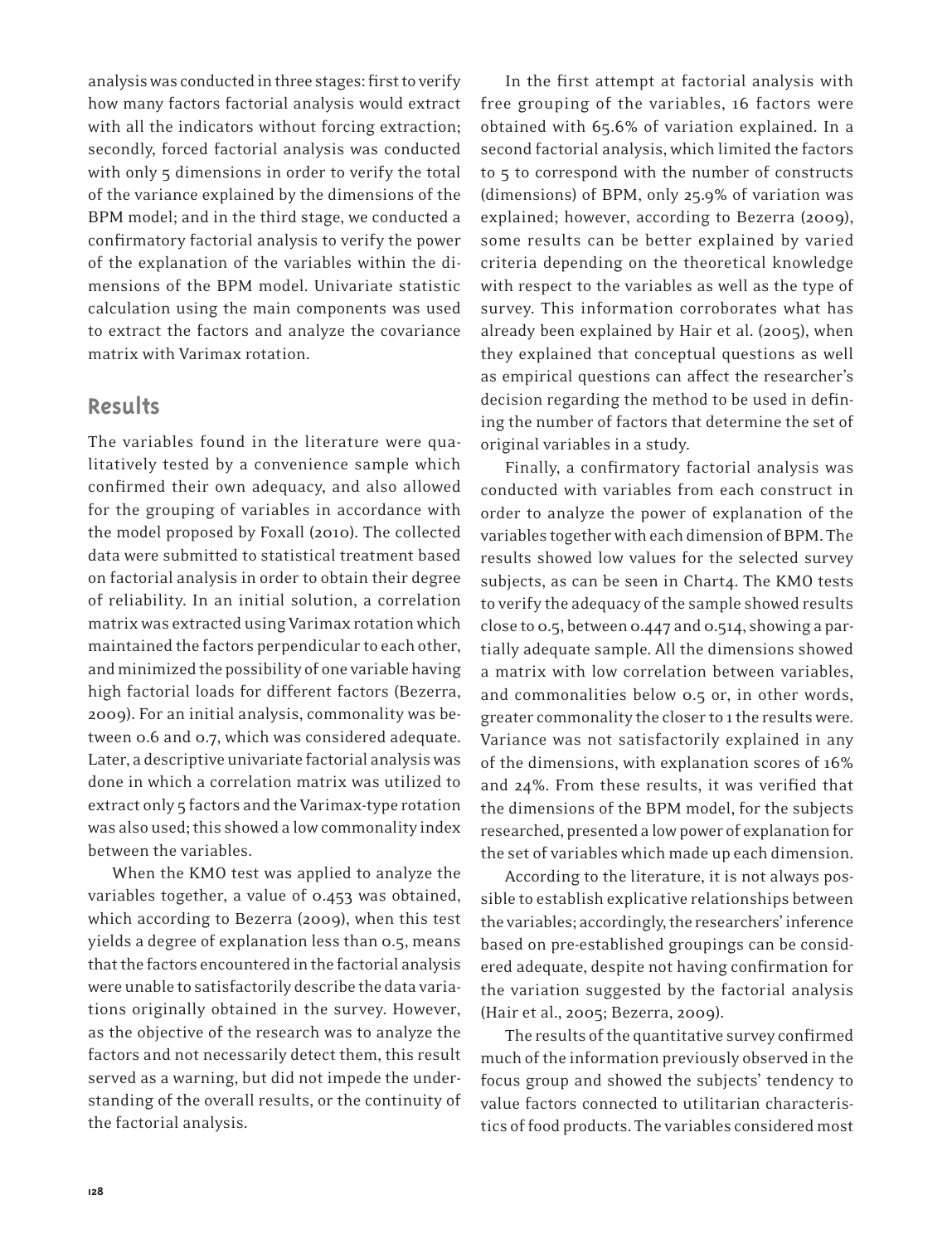|                           | <b>KMO Test</b> | Correlation matrix              | <b>Commonality</b>               | Variation explained |
|---------------------------|-----------------|---------------------------------|----------------------------------|---------------------|
| Consumption setting       | 0.499           | $min. 0.016 - max. 0.162$       | min. $0.018 - \text{max } 0.478$ | 24%                 |
| Learning history          | 0.447           | min. 0.018 - max 0.160          | $min. 0.001 - max 0.431$         | 16%                 |
| Utilitarian reinforcement | 0.490           | $min. 0.011 - max.0.195$        | min. 0.006 - max 0.46            | 17%                 |
| Informative reinforcement | 0.514           | min. $0.005 - \text{max}.0.154$ | min. 0.067 - max 0.302           | $16\%$              |
| Punishment                | 0.494           | min. 0.004 - max. 0.132         | min. 0.036 - max 0.539           | 21%                 |

#### **Chart4 - Results of the confirmatory factorial analysis of the factors (dimensions) of BPM**

important for these children were, in first place, quality, with 153 subjects (in a sample composed of 175 participants); in other words, 87.4% of the children considered quality to be very important in their choice of food products. Along with quality, other variables deserve mention in the survey results, such as the product's expiration date (78.3%), nutritional value (72%), flavor (70.9%), healthiness (64.6%), and quantity (49.7%), all variables related to the utilitarian values of the product.

In contrast, in evaluating the degree of importance to the subjects, variables related to reference groups as well as publicity efforts were observed. For these individuals, the least important variable was "newspaper and magazine advertisement", reaching an average degree of importance of 1.98 in a range which varied from 1 to 5, as can be seen in Table 1. The other variables which were considered to be of little importance for these subjects were "social group", "internet propaganda", "emotional state", "location of POS", "culture", "religion", and "social class", which received an average degree of importance between 2.07 and 2.40, respectively.

These results contrast with the literature on consumer behavior, which emphasizes that social groups made up of family or friends strongly influence purchasing decisions. However, the results showed that the most important utilitarian reinforcement for the children interviewed was related to product quality. The quality of a food product can have varied meanings for each of the subjects interviewed, as these can be associated with various different characteristics which were emphasized in the statements in the focus group.

Along with the same tendency of general analysis of the variables, it was verified that, when grouped into the dimensions of the BPM model, the average result places "utilitarian reinforcement" into first place influencing purchasing decisions, with a score

#### **Table 1 - Average degree attributed by the subjects to the variables, in order of importance**

| Variable                                | Average | Standard deviation |
|-----------------------------------------|---------|--------------------|
| Quality                                 | 4.75    | 0.72               |
| <b>Expiration</b> date                  | 4.59    | 0.88               |
| <b>Nutrients</b>                        | 4.49    | 0.98               |
| Flavor                                  | 4.46    | 1.02               |
| Healthiness                             | 4.23    | 1.15               |
| Quantity                                | 4.03    | 1.20               |
| Purchasing history                      | 3.99    | 1.07               |
| Discount                                | 3.98    | 1.12               |
| Family                                  | 3.89    | 1.24               |
| Consistency                             | 3.89    | 1.22               |
| Preserving the environment              | 3.87    | 1.06               |
| Having light and diet versions          | 3.86    | 1.23               |
| Promotion                               | 3.63    | 1.36               |
| Packaging                               | 3.49    | 1.13               |
| Low price                               | 3.47    | 1.25               |
| Appropriate price                       | 3.45    | 1.37               |
| Price I can afford                      | 3.33    | 1.46               |
| Appropriate to the climate              | 3.17    | 1.29               |
| Personal taste                          | 3.11    | 1.22               |
| Appropriate to sex                      | 2.90    | 1.16               |
| Perceived hunger                        | 2.79    | 1.28               |
| High price                              | 2.58    | 1.30               |
| Appropriate color                       | 2.53    | 1.20               |
| TV advertisement                        | 2.50    | 1.24               |
| Appropriate to age                      | 2.43    | 1.31               |
| Point of sales merchandising            | 2.43    | 1.19               |
| Event sponsorship                       | 2.41    | 1.57               |
| Social class                            | 2.40    | 1.30               |
| Religion                                | 2.38    | 1.38               |
| Culture                                 | 2.38    | 1.31               |
| POS location                            | 2.30    | 1.50               |
| <b>Emotional state</b>                  | 2.11    | 1.19               |
| Internet advertising                    | 2.08    | 1.42               |
| Social group                            | 2.07    | 1.37               |
| Newspaper and magazine<br>advertisement | 1.98    | 0.93               |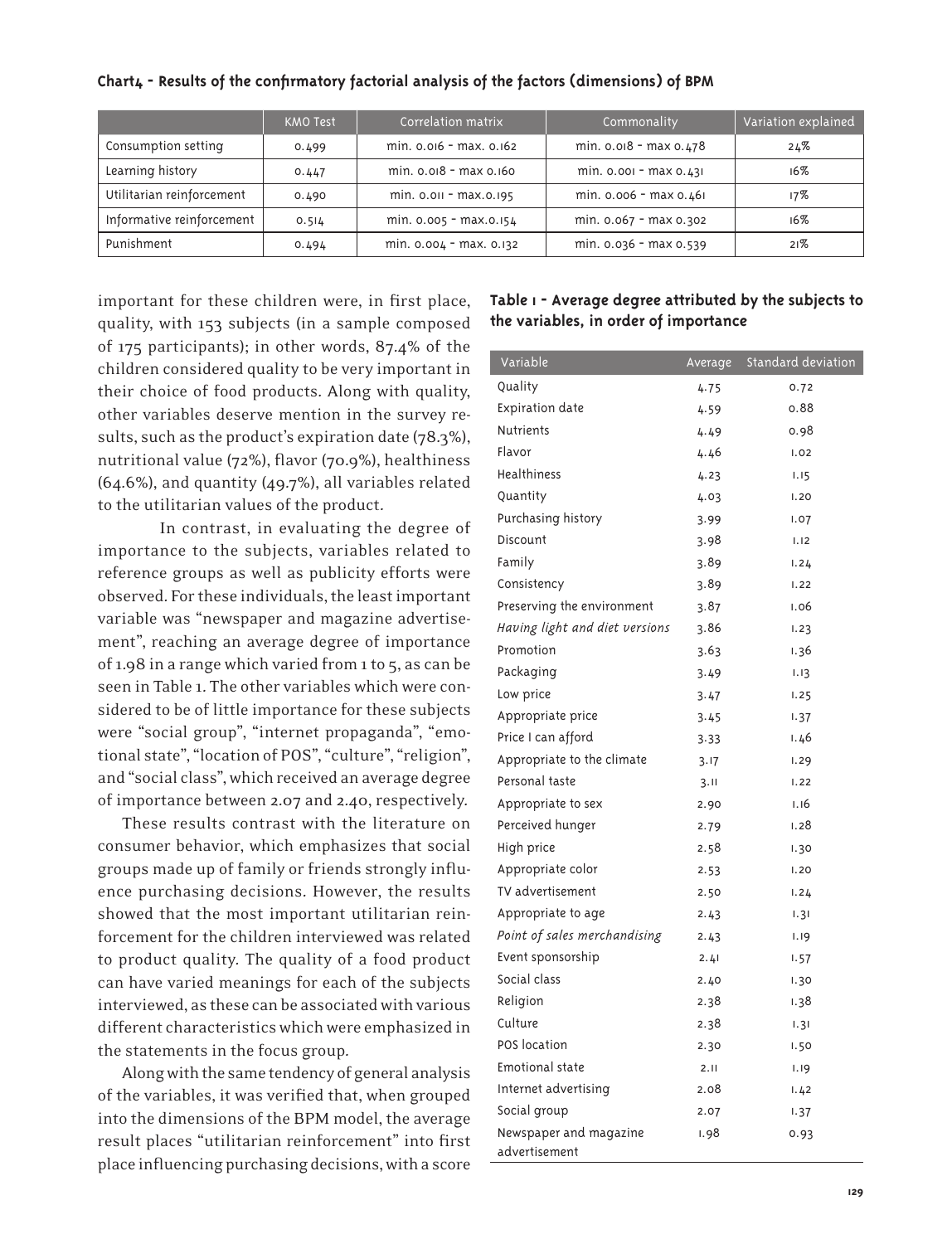of 4.0 in a range varying from 1.20 to 4.88 in all dimensions (Table 2); in other words, for the children interviewed, it was most important to choose a purchase by the utilitarian attributes of the product.

The second highest average was equated with the "punishment" dimension (average of 3.64), denoting that, for the public participating in the study, a food product which is below the expected standard will provoke distancing from the product. Therefore, if the product does not correspond to the young consumer's expected standard of quality, punishment avoidance behavior will probably occur, consequently the product will not be acquired again. The result for the "informative reinforcement" dimension stood out (average of 2.81) showing that, for the interview subjects, the social response which may come from purchasing a food product is less important in the purchasing decision than the utilitarian value of the product, although, according to Schiffman and Kanuk (2000), social groups

can be a large influence in consumers' purchasing decisions, especially children.

According to Mowen and Minor (2003) a consumer can make purchasing decisions through internal learning, based on his or her own convictions, as well as external learning based on information acquired from third parties (from social feedback). In this way, the "learning history" dimension can be considered to be dependent on the individual's past experiences (utilitarian reinforcement) and his or her process of modeling from reference groups and social influences (informative reinforcement); however, for the subjects in this study, the variables related to the "learning history" showed a lesser average degree of importance (2.67). Considering that the variables which make up the "consumption setting" were considered to be of little importance to the subjects (average of 2.85), it was verified that prior stimuli have lesser influence on the purchasing decisions of this group, as can be seen in Table 3.

|                           | Minimum | Maximum | Average | Standard deviation |
|---------------------------|---------|---------|---------|--------------------|
| Consumption setting       | 1.20    | 4.40    | 2.85    | .628               |
| Learning history          | 1.50    | 3.75    | 2.67    | .431               |
| Utilitarian reinforcement | 2.88    | 4.88    | 4.00    | .432               |
| Informative reinforcement | 1.50    | 4.13    | 2.81    | .496               |
| Punishment                | 2.17    | 4.67    | 3.64    | .555               |

#### **Table 2 - Descriptive analysis of the constructs of the BPM model**

#### **Table 3 - Descriptive analysis of stimuli before and after purchase**

|                    | Minimum | Maximum | Average | Standard deviation |
|--------------------|---------|---------|---------|--------------------|
| Prior stimuli      | 1.71    | 4.08    | 2.76    | .389               |
| Conseguent stimuli | 2.56    | 4.19    | 3.41    | .316               |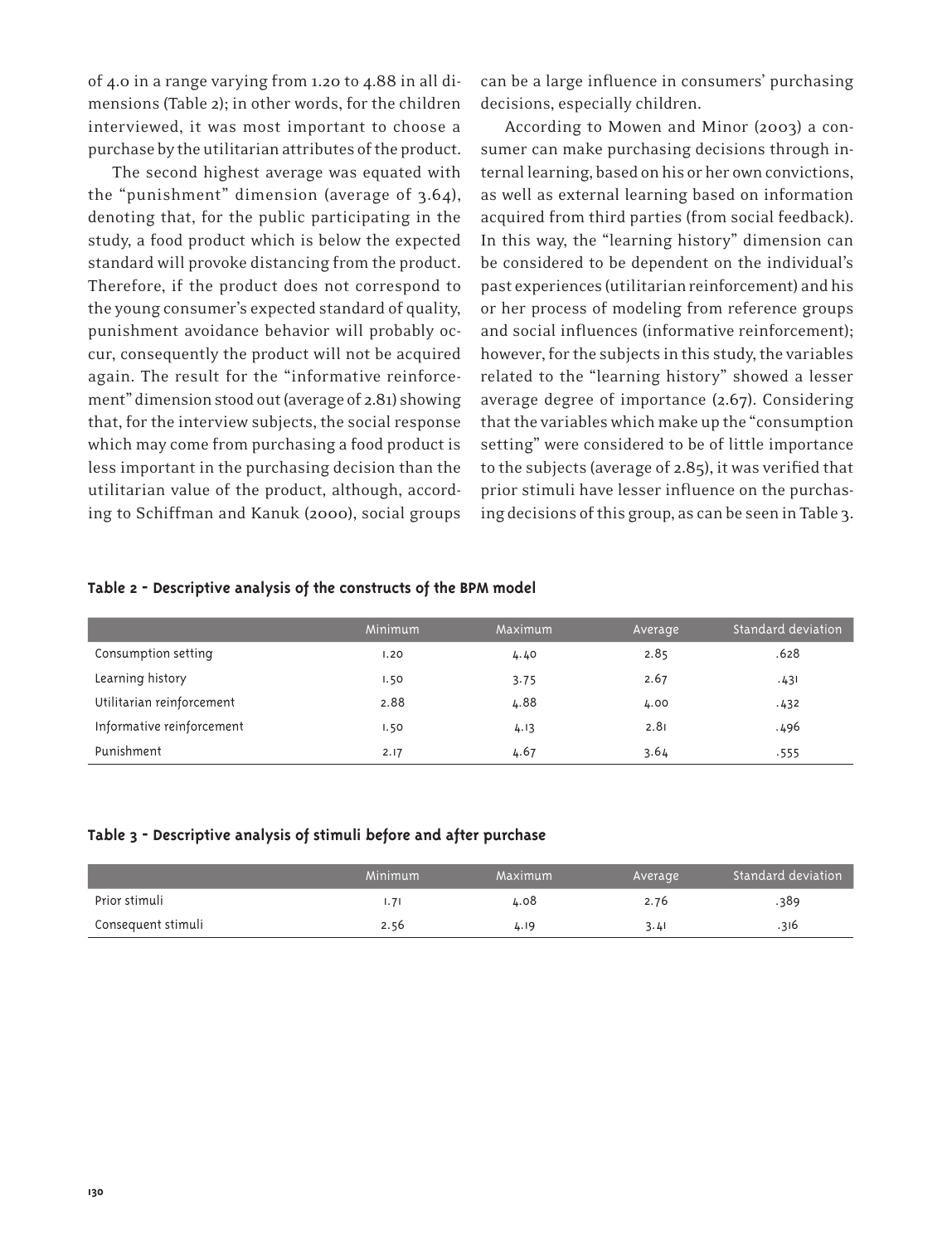According to Hawkes (2006), marketing, especially with regards to aspects of publicity and advertising, significantly affects choices and affects children's dietary habits. Nevertheless, for the group of children who participated in the study, the variables associated with marketing, which were distributed in the BPM model among the dimensions prior to purchase, are less important than the post-purchase variables, which refer to product attributes.

### **Conclusion**

The act of purchasing food has been shown to be a complex behavior and cannot be considered an isolated act, since it may involve a set of various factors and have distinct particularities for each person, adult or child, as can be seen in the results. These indicate that, for the interviewed public, there are various factors which influence the decision making process in purchasing food, many of which differ from what the theory indicates.

The general objective, to analyze the factors that influence children in their food purchasing behavior, was understood to have been attained. Through the literature as well as through the interview with the focal group, factors were identified and later confirmed in the qualitative research. With the definition of variables in the literature, and its confirmation in the focus group, it was possible to assure the analysis of the factors which lead children to choose foods. It was noted that among the variables found, those related to notions of publicity and the influence of social groups were not as significant as the literature has indicated, especially with reference to work by Hawkes (2006, 2010) and Camargo (2010). In the group studied, product attributes such as flavor and quality, which are understood to be utilitarian reinforcers, were shown to be more important than advertising appeals. Based on the quantitative analysis of the data collected in the field research, a greater degree and order of importance of the factors following purchase behavior (utilitarian and informative reinforcement, and punishment avoidance) was perceived.

Based on the results of the research, it was verified that the quality variable can be related to satisfaction in the surveyed consumers, according

to Gronroos (2007), who attributes consumer satisfaction to full satisfaction of their expectations from the purchase. In this way, based on the survey results, it is understood that strategies towards promoting improvement in food products, which can bring benefits to young consumers, can contribute to faithfulness in young consumers, especially with relation to quality, expiration date, nutrients, and flavor, variables which are strongly considered in the purchasing decision to the detriment of variables related to advertising.

Although the KMO test has indicated low sample adequacy for the utilization of factorial analysis, it was possible to apply confirmatory factorial analysis, which showed low explanation of the variables of the BPM dimensions; however, as stated by Hair et al. (2005), analysis based on conceptual questions have been shown adequate, to the extent that they enable the classification of the variables studied in their constructs. The combination of the dimensions related to punishment, whether informative or utilitarian, was shown to be adequate since, with relation to the results, punishment always brings about avoidance of the purchase, because the consumer seeks to avoid punishment, considering punishment to be everything that (in the food product) is below the consumer's expected standards. Viability of the use of classification of added product value presented by Gronroos (2007) and Pelham (2010) stands out, as do variables of the reinforcing stimuli and in the punishment category those variables which remove value from the product. We recommend further studies utilizing this same process of classification of the variables of the BPM model in order to confirm efficacy.

One of the limitations found in conducting the survey refers to the restriction of the sample (random, and chosen by convenience by the researchers), a fact which limits generalization of the findings. It is suggested that future studies be conducted with children from other social groups in order to clarify the many aspects of young consumers' purchasing behavior, especially with respect to the quality variable, which can be researched in more depth to understand how this is perceived by children, or which of the main attributes related to the quality of a food product should be present to satisfy young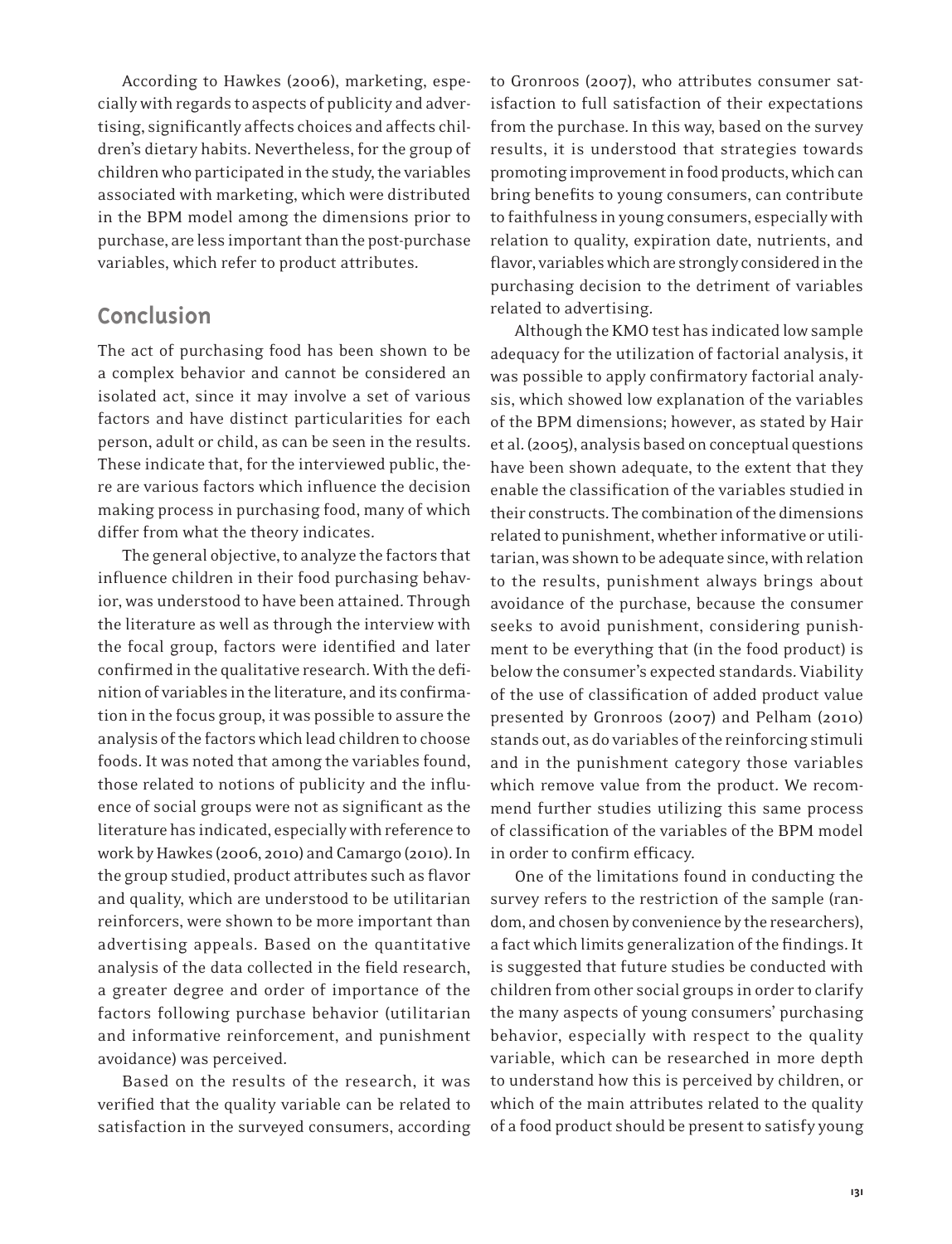consumers. It is also suggested that larger studies be conducted in order to confirm or refute the idea that advertising has a large influence on children's food purchasing decisions.

### **References**

BARDIN, L. *Análise de conteúdo*. Lisboa: Edições 70, 2006.

BAUM, W. M. *Compreender o behaviorismo*: comportamento, cultura e evolução. Porto Alegre: Artmed, 2008.

BEZERRA, F. A. Análise fatorial. In: CORRAR, L. J.; PAULO, E.; DIAS FILHO, J. M. (Coord.). *Análise multivariada para os cursos de administração, ciências contábeis e economia*. São Paulo: Atlas, 2009. p. 73-130.

CAMARGO, P. *Comportamento do consumidor*: a biologia, anatomia e fisiologia do consumo. São Paulo: Novo Conceito, 2010.

COLL, C.; MARCHESI, A.; PALACIOS, J. *Desenvolvimento psicológico e educação*. Porto Alegre: Artmed, 2004.

CORRAR, L. J.; PAULO, E.; DIAS FILHO, J. M. *Análise multivariada para os cursos de Administração, Ciências Contábeis e Economia*. São Paulo: Atlas, 2009.

CRUZ NETO, O.; MOREIRA, M. R.; SUCENA, L .F. M. Grupos focais e pesquisa social qualitativa: o debate orientado como técnica de investigação. In: ENCONTRO DA ASSOCIAÇÃO BRASILEIRA DE ESTUDOS POPULACIONAIS, 13., 2002, Ouro Preto. *Anais*... Ouro Preto: ABEP, 2002.

DELLA LUCIA, S. M. et. al. Fatores da embalagem de café orgânico torrado e moído na intenção de compra do consumidor. *Ciência e Tecnologia dos Alimentos*, Campinas, v. 27, n. 3, p. 485-491, 2007

DOUGLAS, L. Children's food choice. *Nutrition and Food Science*, Kansas City, v. 98, n. 1, p. 14-18, 1998.

FARIA, M. A.; SOUSA, C. V. Influência da embalagem no composto de marketing. In: CONGRESSO NACIONAL DE EXCELÊNCIA EM GESTÃO, 4., 2008, Niterói. *Anais*... Rio de Janeiro: UFF, 2008. 1-18.

FERREIRA, D. C. S. *Efeitos da música ambiente sobre o comportamento do consumidor*: análise comportamental do cenário de consumo. 2007. Tese (Doutorado em Ciências do Comportamento) - Instituto de Psicologia da Universidade de Brasília, Brasília, DF, 2007.

FOXALL, G. R. The Behavioral Perspective Model of purchase and consumption: from consumer theory to marketing practice. *Journal of the Academy of Marketing Science*, Ruston, v. 20, n. 2, p. 189-198, 1992.

FOXALL, G. R. Radical behaviorist interpretation: generating and evaluating an account of consumer. *The Behavior Analyst*, Portage, v. 21, n. 2, p. 321-354, 1998.

FOXALL, G. R. *Interpreting consumer choice*: the Behavioral Perspective Model. New York: Routledge, 2010.

FOXALL, G. R. et. al. Consumer behavior analysis and social marketing: the case of environmental conservation. *Behavioral and Social Issues*, Cambridge, v. 15, n. 1, p. 101-124, 2006.

GARRÁN, V. G. *A influência dos aspectos visuais da embalagem na formação das atitudes do consumidor:* um estudo no setor de alimentos. 2006. Dissertação (Mestrado em Administração) - Faculdade de Administração da Pontifícia Universidade Católica de São Paulo, São Paulo, 2006.

GIEHL, R. B. T. *A importância das informações nutricionais nos rótulos de alimentos na intenção de compra do consumidor*. 2008. Dissertação (Mestrado em Administração) - Faculdade de Administração e Negócios da Pontifícia Universidade Católica de São Paulo, São Paulo, 2008.

GRO NROOS, C. *Service management and marketing*: customer management in service competition. Chichester: Wiley, 2007.

GUADALUPE, E. A. S. *Influência da embalagem no processo de decisão de compra de produtos alimentícios:* estudo de caso: biscoitos *"*cookies*"*. 2000. Dissertação (Mestrado em Administração) - Faculdade de Administração da Universidade Federal do Rio Grande do Sul, Porto Alegre, 2000.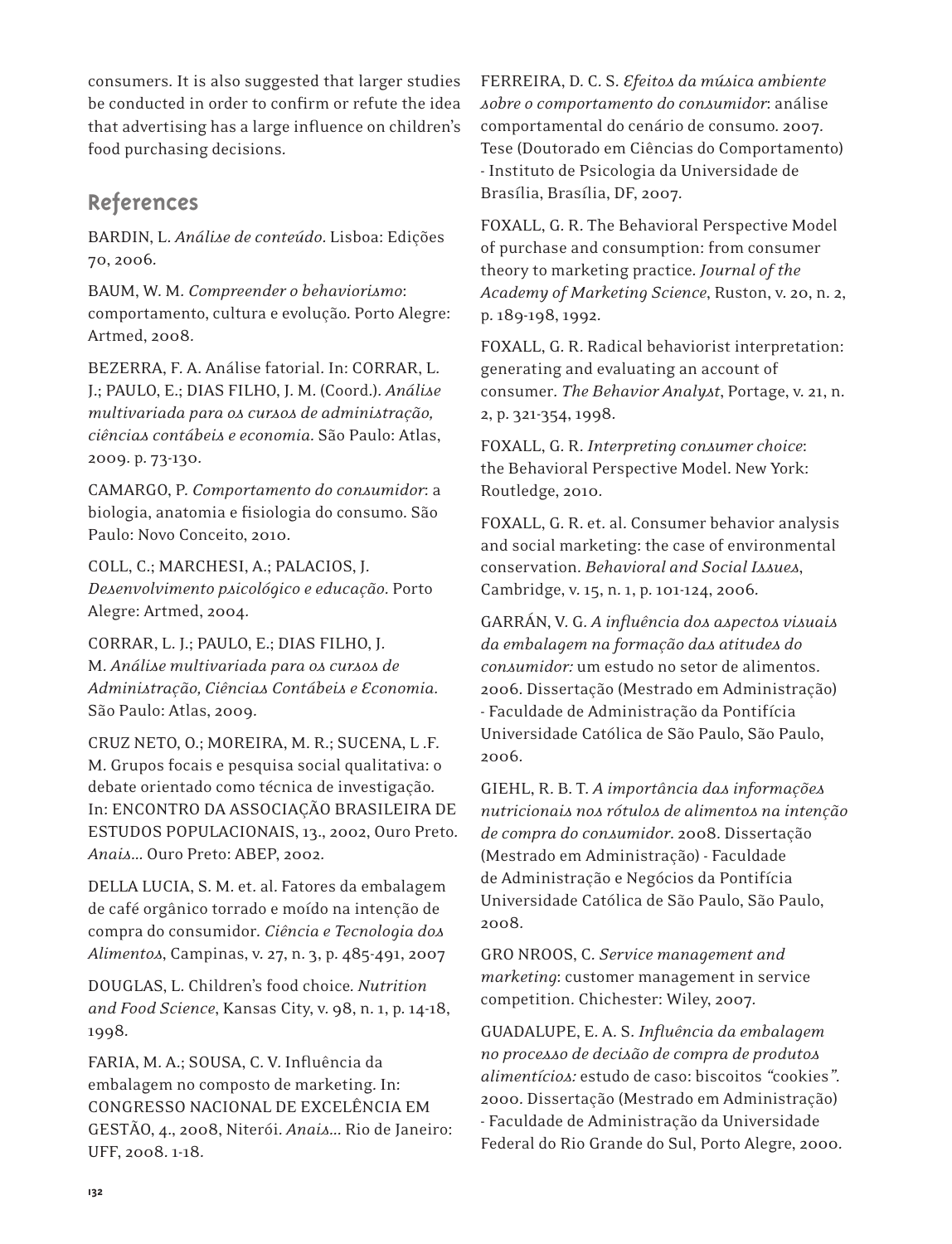GUERRA, I. C. *Pesquisa qualitativa e análise de conteúdo*: sentidos e formas de uso. Estoril: Princípia, 2006.

GWOZDZ, W.; REISCH, L. A. Instruments for analyzing the influence of advertising on children's food choices*. International Journal of Obesity*, New York, v. 35, p. S137-S143, 2011. Supplement 1.

HAIR JR, J. F. et al. *Análise multivariada de dados*. Porto Alegre: Bookman, 2005.

HAWKES, C. *Marketing de alimentos para crianças*: o cenário global das regulamentações. Brasília, DF: OPAS: Anvisa, 2006.

HAWKES, C. Food packaging: the medium is the message. *Public Health Nutrition*, Cambridge**,** v. 2, n. 13, p. 297-299, 2010.

ISHIMOTO, E. Y.; NACIF, M. A. L. Propaganda e marketing na informação nutricional. *Revista Brasileira de Alimentos*, São Paulo, v. 2, n. 11, p. 28-33, 2001.

JANNARELLI, E. P. *A relação entre o dizer e o fazer para o comportamento de escolhas de marcas.* 2006. Dissertação (Mestrado em Psicologia Experimental) - Faculdade de Psicologia da Pontifícia Universidade Católica de São Paulo, São Paulo, 2006.

JOMORI, M. M.; PROENÇA, R. P. C.; CALVO, M. C. M. Determinantes da escolha alimentar. *Revista de Nutrição,* Campinas, v. 21, n. 1, p. 63-73, 2008.

LIMA, K. D. V. *Efeito de variáveis sociais do cenário de consumo no comportamento e relato de descarte de lixo*. 2008. Dissertação (Mestrado em Ciências do Comportamento) - Instituto de Psicologia da Universidade de Brasília, Brasília, DF, 2008.

LOVELOCK, C.; WRIGHT, L. *Serviços, marketing e gestão*. São Paulo: Saraiva, 2001.

MACHADO, F. M. S. *Estratégias de concorrência da indústria alimentícia e seus desdobramentos na dimensão nutricional*. 2003. Tese (Doutorado em Nutrição) - Faculdade de Nutrição da Universidade de São Paulo, São Paulo, 2003.

MACHADO, F. M. S. O consumerismo na indústria alimentícia: uma análise da dimensão nutricional. *Revista de Comunicação e Inovação*, São Caetano do Sul, v. 7, n. 12, p. 25-38, 2006.

MALHOTRA, N. *Pesquisa de marketing*: uma orientação aplicada*.* Porto Alegre: Bookman, 2006.

McGINNIS, J. M.; GOOTMAN, J. A.; KRAAK, V. I. *Food marketing to children and youth*: threat or opportunity? Washington, DC: National Academies Press, 2006.

McNEAL, J. U. *Children as consumers of commercial and social products*. Washington, DC: Pan American Health Organization, 2002.

MENDES, A. M. *Comportamento precorrente à compra em shopping center*: efeitos de cartaz promocional em vitrinas sobre taxas de conversão e faturamento. 2008. Dissertação (Mestrado em Ciências do Comportamento) - Instituto de Psicologia da Universidade de Brasília, Brasília, DF, 2008.

MENDES, M. E. P. A Criança brasileira como um fenômeno de consumo: perspectivas no mercado de iogurtes a partir da análise de grupos motivacionais. In: ENCONTRO ANUAL DA ANPAD, 22., 1998, Foz do Iguaçu. *Anais...* Foz do Iguaçu: Anpad, 1998. p. 1-17.

MOWEN, J. C.; MINOR, M. S. *Comportamento do consumidor*. São Paulo: Prentice Hall, 2003.

OLIVEIRA, M. D. O. R. *Consumidores de palmo e meio:* a criança e a família perante o consumo. 2003. Dissertação (Mestrado em Sociologia da Infância) - Universidade do Minho, Braga, 2003.

OLIVEIRA, S. P.; THÉBAUD-MONY, A. Estudo do consumo alimentar: em busca de uma abordagem multidisciplinar. *Revista de Saúde Pública*, São Paulo, v. 31, n. 2, p. 201-208, 1997.

PELHAM, A. M. The impact of salesperson perception of firm market orientation on behaviors and consulting effectiveness. *Journal of Business-to-Business Marketing*, New York, v. 17, n. 2, p. 105-126, 2010.